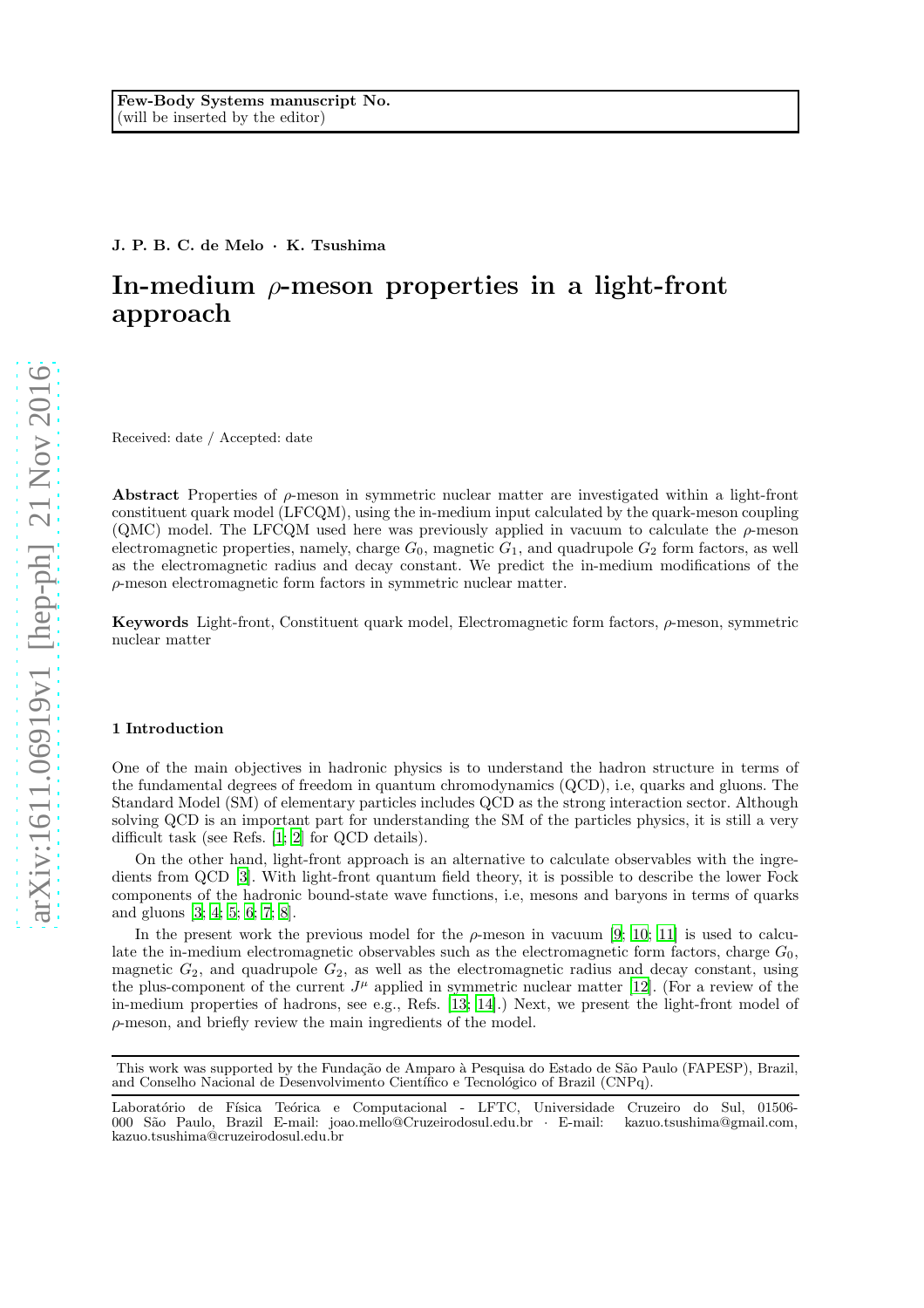## 2 The Light-front model

The electromagnetic current in the impulse approximation for the spin-1 bound state systems, with the plus component of the electromagnetic current  $J^+$ , is given by,

<span id="page-1-0"></span>
$$
J_{ji}^{+} = i \int \frac{d^{4}k}{(2\pi)^{4}} \frac{Tr[\epsilon_{j}^{'\alpha} \Gamma_{\alpha}(k, k - p_{f})(k - \not{p}_{f} + m)\gamma^{+}(k - \not{p}_{i} + m)\epsilon_{i}^{\beta} \Gamma_{\beta}(k, k - p_{i})(k + m)]}{((k - p_{i})^{2} - m^{2} + i\epsilon)(k^{2} - m^{2} + i\epsilon)((k - p_{f})^{2} - m^{2} + i\epsilon)} \times \Lambda(k, p_{f})\Lambda(k, p_{i}), \qquad (1)
$$

where m is the quark mass, and  $\epsilon_i^{\beta}$  and  $\epsilon_j^{'\alpha}$   $(i, j = x, y, z)$  are the quatri-vector polarizations, respectively, for the initial state  $\rho$ -meson,

$$
\epsilon_x^{\beta} = (-\sqrt{\eta}, \sqrt{1+\eta}, 0, 0), \ \epsilon_y^{\beta} = (0, 0, 1, 0), \ \epsilon_z^{\beta} = (0, 0, 0, 1), \tag{2}
$$

and for the final state  $\rho$ -meson,

$$
\epsilon_x^{\prime \alpha} = (\sqrt{\eta}, \sqrt{1 + \eta}, 0, 0), \ \epsilon_y^{\prime \alpha} = (0, 0, 1, 0), \ \epsilon_z^{\prime \alpha} = (0, 0, 0, 1), \tag{3}
$$

with  $\eta \equiv -q^2/4m_\rho^2 = Q^2/4m_\rho^2 > 0$  (q; four-momentum transfer).

The electromagnetic current, Eq. [\(1\)](#page-1-0), is divergent, and in order to turn the Feynman amplitude finite, the regulator function  $\Lambda(k, p)$  is utilized [\[9\]](#page-6-8),

$$
A(k,p) = \frac{1}{((k-p)^2 - m_R^2 + i\epsilon)^2},
$$
\n(4)

here, the regulator mass  $m_R$ , is chosen to reproduce the experimental value of the  $\rho$ -meson decay constant in vacuum,  $156 \pm 8$  MeV [\[15\]](#page-6-14).

The vertex with the spinor structure for  $\rho$ -q $\bar{q}$  is modeled by,

$$
\Gamma^{\mu}(k,k') = \gamma^{\mu} - \frac{m_{\rho}}{2} \frac{k^{\mu} + k'^{\mu}}{p.k + m_{\rho}m - i\epsilon} , \qquad (5)
$$

where, the  $\rho$ -meson is on-mass-shell, and its four momentum is  $p^{\mu} = k^{\mu} - k'^{\mu}$ , the quark momenta are  $k^{\mu}$  and  $k^{\prime\mu}$ , and their masses by m [\[9](#page-6-8); [16](#page-6-15)].

The light-front  $\rho$ -meson wave function is obtained after the substitution of the on-mass-shell condition,  $k^{\sigma} = (k_1^2 + m^2)/k^+$  in the propagator of the quark that absorbs the photon and in the corresponding regulator,

$$
\Phi_i(x, \mathbf{k}_{\perp}) = \frac{N^2}{(1-x)^2(m_\rho^2 - M_0^2)(m_\rho^2 - M_R^2)^2} \epsilon_{i \cdot} \left[ \gamma - \frac{\mathbf{k}}{\frac{M_0}{2} + m} \right],\tag{6}
$$

where the polarization state is given by  $\epsilon_i$ . The wave-function corresponds to an S-wave state [\[4](#page-6-3)]. The free quark-antiquark mass operator, and the  $M_R$  function are given below,

$$
M_0^2 = \frac{k_{\perp}^2 + m^2}{x} + \frac{(\mathbf{p} - \mathbf{k})_{\perp}^2 + m^2}{1 - x} - p_{\perp}^2,
$$
  

$$
M_R^2 = \frac{k_{\perp}^2 + m^2}{x} + \frac{(\mathbf{p} - \mathbf{k})_{\perp}^2 + m_R^2}{1 - x} - p_{\perp}^2,
$$
 (7)

with  $x = k^+/p^+$ .

In the case of spin-1 particles with the light-front approach, the matrix elements of the pluscomponent of the electromagnetic current,  $J^+$ , is constrained by the angular condition [\[9](#page-6-8); [17](#page-6-16); [18](#page-6-17)]:

$$
\Delta(q^2) = (1+2\eta)I_{11}^+ + I_{1-1}^+ + -\sqrt{8\eta}I_{10}^+ - I_{00}^+ = 0.
$$
\n(8)

With the equation above, it is possible to express the electromagnetic form factors with different linear combinations [\[9](#page-6-8); [17](#page-6-16)], and eliminate some matrix elements  $I_{m'm}^+$ ,  $(m' = 0, 1; m = \pm 1, 0)$ . But, some linear combinations of the electromagnetic matrix elements,  $J_{ji}^+$ , break the covariance as well as the rotational symmetry, because the zero modes contributions or the pair terms [\[16](#page-6-15); [19](#page-6-18); [20\]](#page-6-19). In order to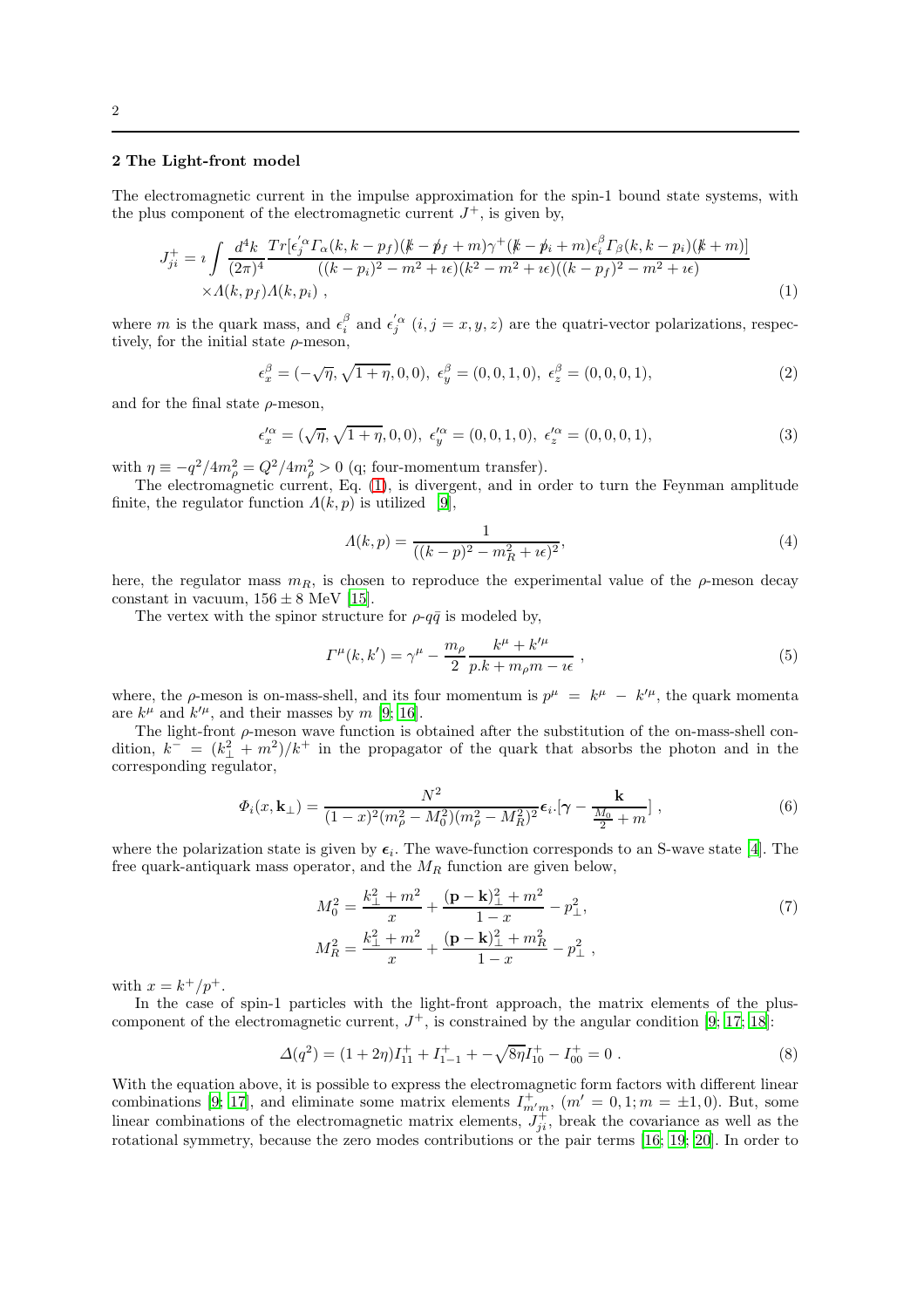restore the covariance, it is necessary to add the pair-term contributions or zero modes [\[9](#page-6-8); [16;](#page-6-15) [19\]](#page-6-18). The light-front and instant form spin bases are connected by the Melosh rotation matrix (see Ref. [\[9\]](#page-6-8) for details).

However, in the combinations of the matrix elements of the electromagnetic current from Grach et al. [\[21\]](#page-6-20), the zero modes are canceled out. This was demonstrated numerically in Ref. [\[9](#page-6-8)] and analitically in Ref. [\[16\]](#page-6-15), since the electromagnetic matrix element of the current,  $I_{00}^+$ , was eliminated by the angular condition [\[9](#page-6-8); [17;](#page-6-16) [21\]](#page-6-20).

The electromagnetic form factors with the prescription above, are given below in both the light-front spin basis,  $I_{mm'}^+$ , and the instant form spin basis,  $J_{ji}^{\ddag}$ :

$$
G_0^{GK} = \frac{1}{3} \left[ (3 - 2\eta) I_{11}^+ + 2\sqrt{2\eta} I_{11}^+ + I_{1-1}^+ \right]
$$
  
\n
$$
= \frac{1}{3} \left[ J_{xx}^+ + 2J_{yy}^+ - \eta J_{yy}^+ + \eta J_{zz}^+ \right],
$$
  
\n
$$
G_1^{GK} = 2 \left[ I_{11}^+ - \frac{1}{\sqrt{2\eta}} I_{10}^+ \right]
$$
  
\n
$$
= J_{yy}^+ - J_{zz}^+ - \frac{J_{zx}^+}{\sqrt{\eta}},
$$
  
\n
$$
G_2^{GK} = \frac{2\sqrt{2}}{3} \left[ -\eta I_{11}^+ + \sqrt{2\eta} I_{10}^0 - I_{1-1}^+ \right]
$$
  
\n
$$
= \frac{\sqrt{2}}{3} \left[ J_{xx}^+ + J_{yy}^+ (-1 - \eta) + \eta J_{zz}^+ \right].
$$
  
\n(9)

In next section, the light-front constituent quark model described above is applied to study the  $\rho$ -meson form factors in symmetric nuclear matter.

#### 3 Rho-meson in-medium

The light-front model for the vector  $\rho$ -meson was developed in Ref. [\[9\]](#page-6-8) in order to calculate the observables in vacuum. In the present work, we explore that model, to calculate the  $\rho$ -meson observables in symmetric nuclear matter (see Refs. [\[13](#page-6-12); [14\]](#page-6-13) for a review of in-medium quark and hadron properties). For modeling nuclear matter, "Quark-Meson Coupling" (QMC) model is utilized here, and combined with the light-front approach, analogous to that was done for the pion case with symmetric vertex for the pion-quark coupling [\[12](#page-6-11); [22](#page-6-21)].

The QMC model, which describes nuclear matter based on the quark degrees of freedom, was introduced using MIT bag model by Guichon [\[23](#page-6-22)], and Frederico et al. [\[24\]](#page-6-23) with a confining harmonic potential. The model was successfully applied for finite nuclei [\[25](#page-6-24)], and also mesons properties in medium [\[26\]](#page-7-0). In the QMC model, because of the surrounding medium, the bound state mesons and baryons are modified, compared with those in vacuum. For some properties calculated for symmetric nuclear matter, we show in Fig. 1 (negative of the binding energy), and summarize in table I.

**Table 1** The MIT bag model (see Ref. [\[26\]](#page-7-0) for details) quantities and coupling constants, the parameter  $Z_N$ , bag constant  $B$  (in  $B^{1/4}$ ), and the properties for symmetric nuclear matter at normal nuclear matter density  $\rho_0 = 0.15$  fm<sup>-3</sup>, for  $m_q = 5$ , 220 and  $m_q = 430$  MeV. The effective nucleon mass,  $m_N^*$ , and the nuclear incompressibility, K, are quoted in MeV (the free nucleon bag radius used is  $R_N = 0.8$  fm, the standard value in the QMC model [\[26](#page-7-0)]).

| $m_q(\text{MeV})$ | $g_{\sigma}^2/4\pi$ | $g_{\omega}^2/4\pi$ | $m^{\ast}_{N}$ |           | $Z_N$ | $B^{1/4}$ (MeV) |
|-------------------|---------------------|---------------------|----------------|-----------|-------|-----------------|
|                   | 5.39                | 5.30                | 754.6          | $279.3\,$ | 3.295 | 170             |
| 220               | 6.40                | 7.57                | 698.6          | 320.9     | 4.327 | 148             |
| 430               | 8.73                | 11.93               | 565.3          | 361.4     | 5.497 | 69.8            |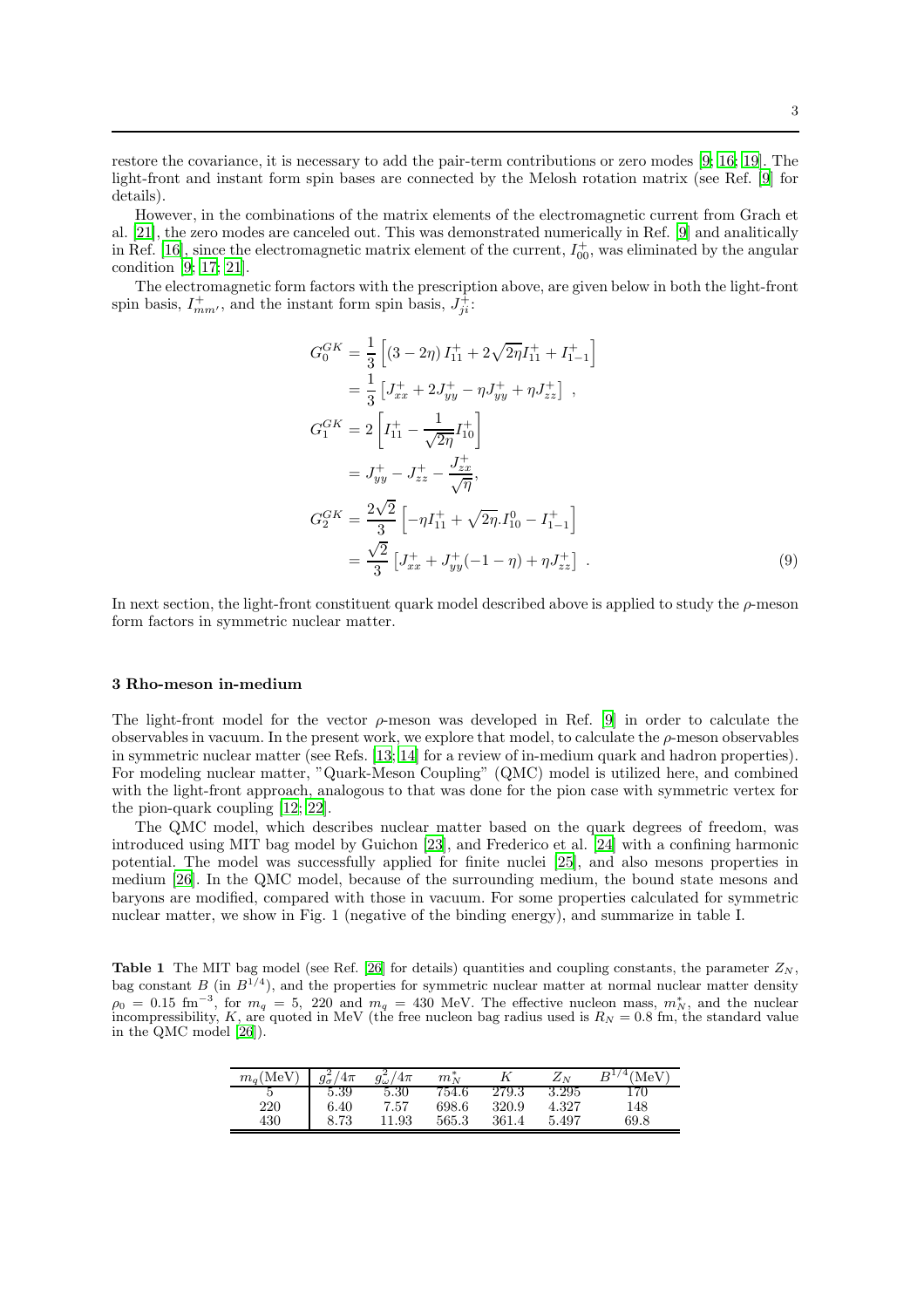

Fig. 1 Negative of the binding energy per nucleon for symmetric nuclear matter, calculated with the vacuum up and down quarks masses,  $m_q = 430$  MeV, with the QMC model [\[26](#page-7-0)].

Next, the main ingredients of the QMC model are presented in order to calculate the  $\rho$ -meson properties in medium. For the system of a uniform, spin- and isospin-saturated symmetric nuclear matter, the effective Lagrangian density is given by [\[26](#page-7-0)],

$$
\mathcal{L} = \bar{\psi}[i\gamma \cdot \partial - m_N^*(\hat{\sigma}) - g_\omega \hat{\omega}^\mu \gamma_\mu] \psi + \mathcal{L}_{\text{meson}},
$$
\n(10)

where  $\mathcal{L}_{\text{meson}}$  is the free meson Lagrangian,

$$
\mathcal{L}_{\rm meson} = \frac{1}{2}(\partial_\mu \hat{\sigma}\partial^\mu \hat{\sigma} - m_\sigma^2 \hat{\sigma}^2) - \frac{1}{2}\partial_\mu \hat{\omega}_\nu (\partial^\mu \hat{\omega}^\nu - \partial^\nu \hat{\omega}^\mu) + \frac{1}{2}m_\omega^2 \hat{\omega}^\mu \hat{\omega}_\mu \ ,
$$

and,  $\psi$ ,  $\hat{\sigma}$  and  $\hat{\omega}$  are respectively the nucleon, Lorentz-scalar-isoscalar  $\sigma$ , and Lorentz-vector-isoscalar  $\omega$  field operators, with the effective nucleon mass defined by,

$$
m_N^*(\hat{\sigma}) \equiv m_N - g_{\sigma}(\hat{\sigma})\hat{\sigma} \ . \tag{11}
$$

In the present work, the nuclear matter is in its rest frame. For symmetric nuclear matter with the Hatree mean-field approximation, the baryon  $(\rho)$  and scalar  $(\rho_s)$  densities, are calculated as,

$$
\rho = \frac{4}{(2\pi)^3} \int d\mathbf{k} \ \theta(k_F - |\mathbf{k}|) = \frac{2k_F^3}{3\pi^2},\tag{12}
$$

$$
\rho_s = \frac{4}{(2\pi)^3} \int d\mathbf{k} \ \theta(k_F - |\mathbf{k}|) \frac{m_N^*(\sigma)}{\sqrt{m_N^*(\sigma) + \mathbf{k}^2}},\tag{13}
$$

In the equations above,  $k_F$  is the Fermi momentum, and  $m_N^*(\sigma)$  is the value of the effective nucleon mass at a given density, self-consistently calculated with the QMC model [\[25;](#page-6-24) [26\]](#page-7-0). The Dirac equations for the light quark and antiquark, are given by,

$$
\left[i\gamma \cdot \partial_x - (m_q - V^q_\sigma) \mp \gamma^0 \left(V^q_\omega + \frac{1}{2} V^q_\rho\right)\right] \begin{pmatrix} \psi_u(x) \\ \psi_{\bar{u}}(x) \end{pmatrix} = 0,
$$
\n
$$
\left[i\gamma \cdot \partial_x - (m_q - V^q_\sigma) \mp \gamma^0 \left(V^q_\omega - \frac{1}{2} V^q_\rho\right)\right] \begin{pmatrix} \psi_d(x) \\ \psi_{\bar{d}}(x) \end{pmatrix} = 0,
$$
\n(14)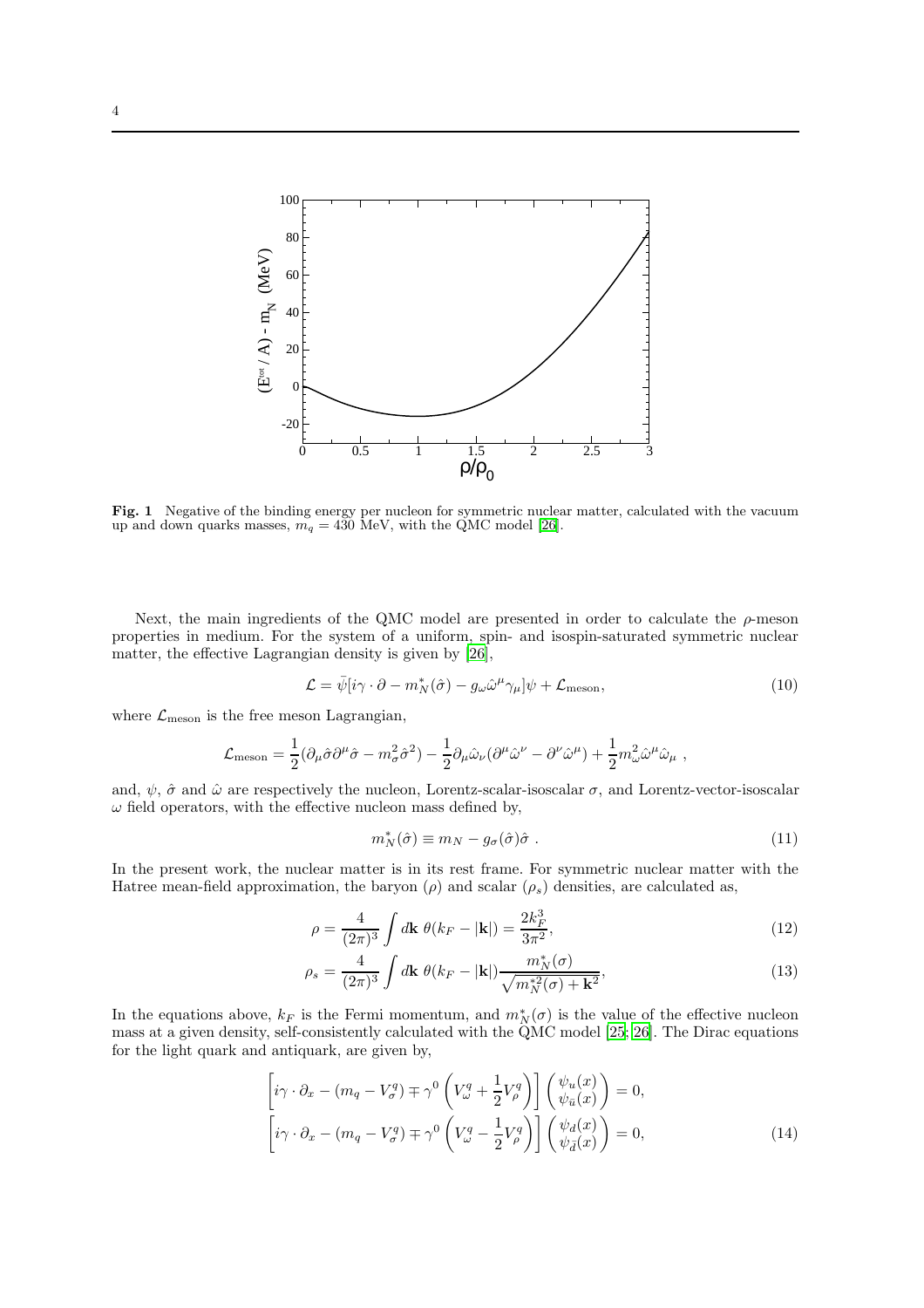here, the Coulomb interaction is neglected, because the nuclear matter has the properties adequately described by the strong interactions, also, the SU(2) symmetry for the light quarks  $(m_q = m_u = m_d)$ is assumed. Because of the symmetric nuclear matter in Hartree approximation,  $V_{\rho}^{q}$  is zero.

The bag radius in medium for the  $\rho$ -meson,  $R^*_{\rho}$ , is determined by the stability condition for the mass of the hadron against the variation of the bag radius [\[26\]](#page-7-0) (see Eq. [\(16\)](#page-4-0)), and, the eigenenergies in units of  $1/R^*_{\rho}$  are given by,

$$
\begin{pmatrix}\n\epsilon_u \\
\epsilon_{\bar{u}}\n\end{pmatrix} = \varOmega_q^* \pm R_\rho^* \left(V_\omega^q + \frac{1}{2} V_\rho^q\right),
$$
\n
$$
\begin{pmatrix}\n\epsilon_d \\
\epsilon_{\bar{d}}\n\end{pmatrix} = \varOmega_q^* \pm R_\rho^* \left(V_\omega^q - \frac{1}{2} V_\rho^q\right).
$$
\n(15)

The mass of the  $\rho$ -meson in medium is calculated with the expression below,

<span id="page-4-0"></span>
$$
m_h^* = \sum_{j=q,\bar{q}} \frac{n_j \Omega_j^* - z_\rho}{R_\rho^*} + \frac{4}{3} \pi R_\rho^{*3} B, \quad \frac{\partial m_\rho^*}{\partial R_\rho} \bigg|_{R_\rho = R_\rho^*} = 0,
$$
\n(16)

here,  $\Omega_q^* = \Omega_{\bar{q}}^* = [x_q^2 + (R_\rho^* m_q^*)^2]^{1/2}$ , with  $m_q^* = m_q - g_\sigma^q \sigma$ , and  $x_q$  being the lowest bag eigenfrequencies; and  $n_q$   $(n_{\bar{q}})$ , is the light-quark (light-antiquark) number. We show in Fig. [2](#page-4-1) the calculated in-medium light-quark effective mass and the potentials (left panel), and the effective mass of the  $\rho$ -meson (right panel) in symmetric nuclear matter. In this study, the in-medium input calculated by the QMC model [\[26](#page-7-0)], namely, the effective constituent quark mass  $m_q^*$  and effective  $\rho$ -meson mass  $m_\rho^*$ , and the light-front model for the  $\rho$ -meson [\[9\]](#page-6-8), are utilized in order to calculate the  $\rho$ -meson properties in symmetric nuclear matter.

For the constituent quark model with the light-front approach utilized here, the sum of the constituent quark masses forming the bound state  $\rho$ -meson should be larger than the bound  $\rho$ -meson mass for the vacuum case, as well as for the case of the  $\rho$ -meson in medium, since the constituent quark and antiquark masses as well as the effective  $\rho$ -meson mass decrease with increasing nuclear density (see Fig. [2,](#page-4-1) and expected from the QMC model, similar to that found in the study of the pion case [\[12\]](#page-6-11)).



<span id="page-4-1"></span>Fig. 2 Effective constituent light-quark masses and the potentials felt by the quarks (left panel), and  $\rho$ -meson effective mass,  $m_{\rho}^*$  (right panel), in symmetric nuclear matter calculated by the QMC model [\[26](#page-7-0)].

#### 4 Results and Conclusions

The LFCQM model scale is obtained by adjusting the value of the experimental  $\rho$ -meson decay constant in vacuum [\[15;](#page-6-14) [20\]](#page-6-19), with the quark and antiquark mass values  $m_q = m_{\bar{q}} = 430$  MeV and the regulator mass  $m_R = 3.0$  $m_R = 3.0$  $m_R = 3.0$  GeV. We show in Figs. 3 and [4](#page-5-1) the calculated  $\rho$ -meson electromagnetic form factors,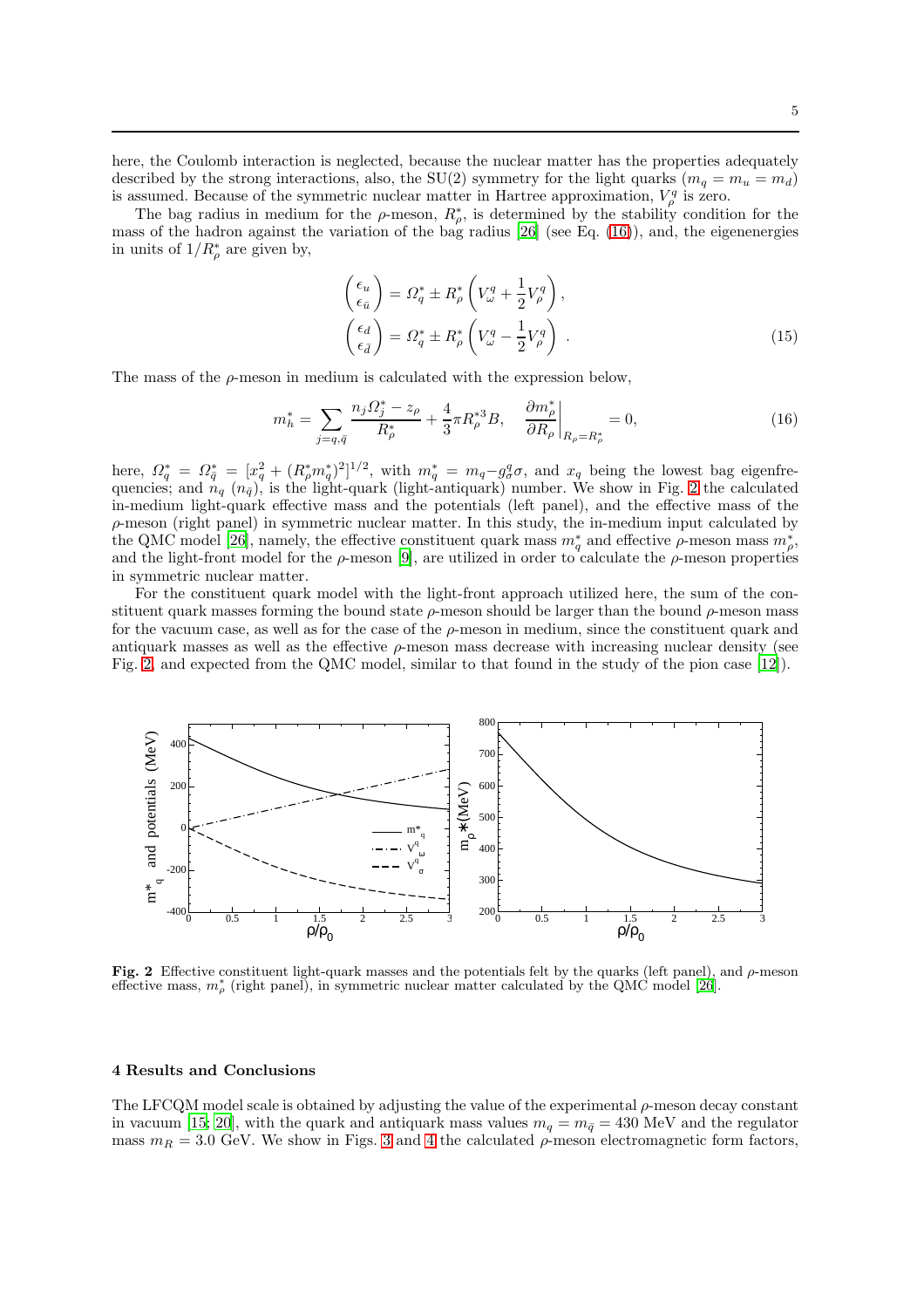

<span id="page-5-0"></span>Fig. 3 Electromagnetic charge form factor,  $G_0^*$  (left), and magnetic form factor,  $G_1^*$  (right), both in symmetric nuclear matter, calculate by LFCOM [\[9](#page-6-8)] using the in-medium input obtained by the OMC model [\[26](#page-7-0)].



<span id="page-5-1"></span>Fig. 4 In-medium  $\rho$ -meson quadrupole electromagnetic form factor,  $G_2^*$ , in symmetric nuclear matter, calculate with QMC model [\[26](#page-7-0)] and LFCQM [\[9\]](#page-6-8).

 $G_0^*$ ,  $G_1$ , and  $G_2^*$  in symmetric nuclear matter. The electromagnetic form factors,  $G_0^*$ ,  $G_1^*$  and  $G_2^*$ , are

appreciably modified by the medium effects compared with the vacuum case in Figs. [3](#page-5-0) and [4,](#page-5-1) the case  $\rho/\rho_0 = 0$  (see also Ref. [\[9](#page-6-8)]).

The charge electromagnetic form factor,  $G_0^*$ , has a zero both in vacuum and in medium in the present model, which is about  $q_{zero}^2 \approx 3.0 \ GeV^3$  in vacuum [\[9](#page-6-8)]. It is very interesting to notice in Fig. [3](#page-5-0) (left) that the zero of the charge form factor changes the positions for different nuclear densities due to the medium effects. As increasing nuclear density, the position of the zero shifts to the smaller  $Q^2$ .

The effects of nuclear medium for the magnetic moment of the  $\rho$ -meson is not so strong at  $Q^2 \approx 0$ . In vacuum, the  $\rho$ -meson magnetic moment  $\mu$  is about 2.20  $\left[\frac{e}{2m_{\rho}}\right]$ , and the value agrees with some recent works [\[27](#page-7-1); [28](#page-7-2)]. At the maximum nuclear density considered here, the magnetic moment has the value of about 2.10, which shows the decrease of 4.5 % relative to the value in vacuum. However, the magnetic form factor decreases as increasing nuclear density and momentum transfer  $(Q^2)$ , as shown in Fig. 3 (right), for six different nuclear densities.

Above the nuclear density  $\rho/\rho_0 = 0.75$ , the quadrupole form factor  $G_2^*$  changes the behavior, and increases (see Fig. 4). The non-zero values for the quadrupole moment is a consequence of the relativistic character of LFCQM. In addition, the reduction rate as increasing  $Q_2^*$  is modified differently because of the medium effects.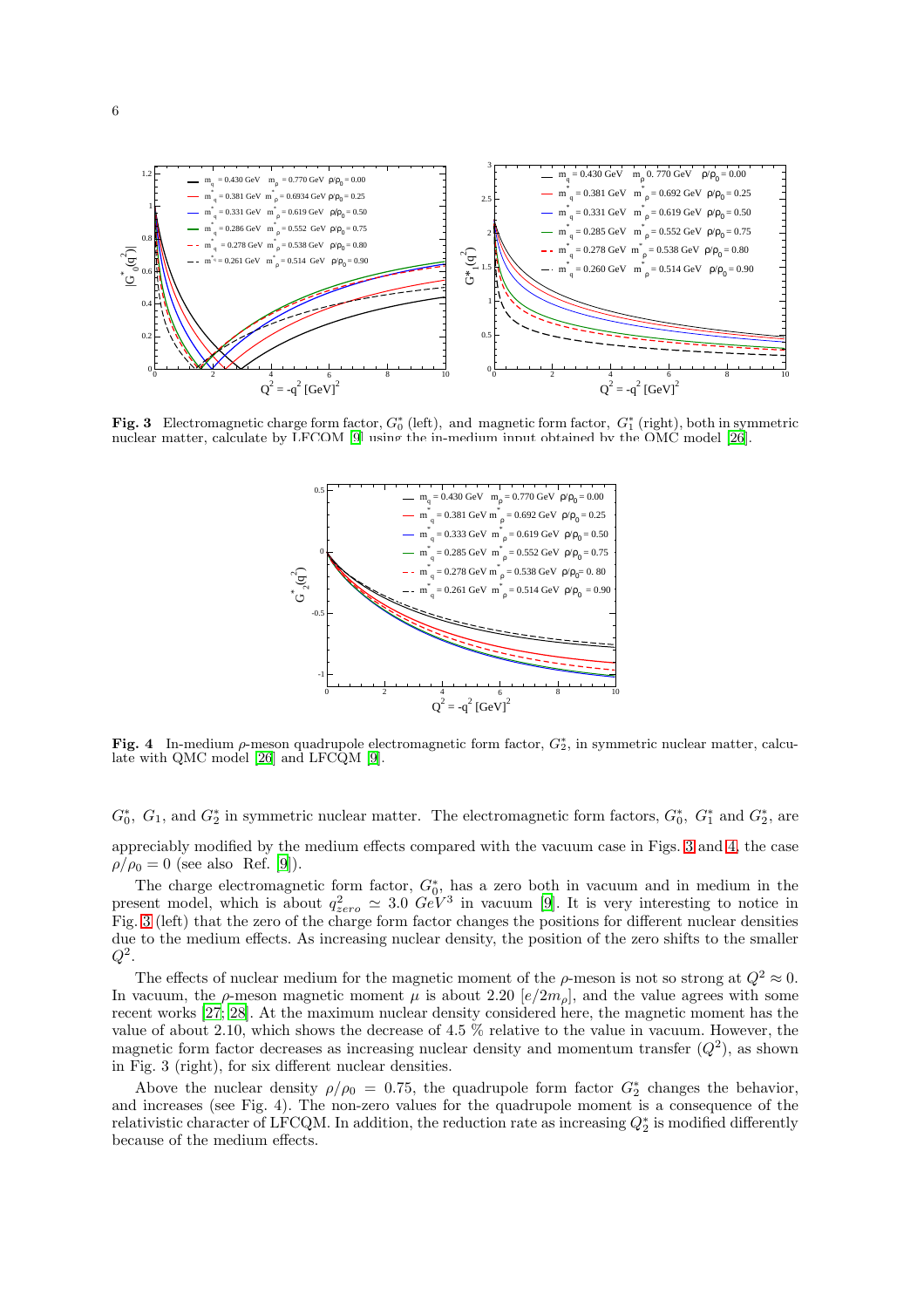In conclusion, we have studied the  $\rho$ -meson electromagnetic form factors in symmetric nuclear matter, charge, magnetic and quadrupole form factors up to 10  $GeV^2$ , with a relativistic constituent quark model in the light-front and using the in-medium input obtained by the QMC model. The modifications of the form factors due the medium effects are quite appreciable. The main point of this study is to explore the effects of the medium with well-established model in the literature in the vacuum case [\[9\]](#page-6-8), and compare with the results with those in symmetric nuclear matter.

Acknowledgements: The authors would like to thank the organizers of Light Cone 2016 for invitation, and warm hospitality, that motivated them and made them enjoy during the workshop.

#### References

- <span id="page-6-0"></span>1. F. J. Ynduráin,F. J. The Theory of Quark and Gluon Interactions,
- Springer Verlag (1983), Berlin, 316.
- <span id="page-6-1"></span>2. Skand,P. Z.,: Introduction to QCD, Lecture notes from a course given at TASI 2012. CERN-PH-TH-2012- 196, [arXiv:1207.2389.](http://arxiv.org/abs/1207.2389)
- <span id="page-6-2"></span>3. Brodsky, S. J., Pauli, Pauli, H. C., Pinsky, S. S.: Quantum chromodynamics and other field theories on the light cone. Phys.Rept. 301, 299 (1998).
- <span id="page-6-3"></span>4. Jaus, W.,: Semileptonic Decays of B and D Mesons in the Light Front Formalism," Phys. Rev. D41, 3394 (1990); Jaus, W.. Wyler, D.: Rare decays  $B \to K l \bar{l}$  and  $B \to K^* l \bar{l}$ . Phys. Rev.  $D\overline{41}$ , 3405 (1990).
- <span id="page-6-4"></span>5. Jaus, W.: Relativistic constituent-quark model of eletroweak propreties of light mesons. Phys. Rev. D44, 2851 (1991).
- <span id="page-6-5"></span>6. de Melo, J. P. B. C., Frederico, T., Pace, E., Salme, G.: Space-like and time-like pion electromagnetic form-factor and Fock state components within the light-front dynamics. Phys. Rev. D 73, 074013 (2006). 7. Lev, F. M., Pace, E., Salm´e, G.: Deuteron magnetic and quadrupole moments with a Poincare covariant
- <span id="page-6-6"></span>current operator in the front form dynamics. Phys. Rev. Lett. 83, 5250 (1999)
- <span id="page-6-7"></span>8. Vary, J. P. et al.: Hamiltonian light-front field theory in a basis function approach. Phys. Rev. C81, 035205 (2010).
- <span id="page-6-8"></span>9. Melo, J. P. B. C de, Frederico, T.: Covariant and light front approaches to the rho meson electromagnetic form-factors. Phys. Rev. C 55, 2043 (1997).
- <span id="page-6-9"></span>10. Melo, J. P. B. C. de, Frederico, T.: Eletroweak Form Factors in the Light-Front for Spin-1 Particles. Few Body Syst. 52 (2012) 403.
- <span id="page-6-10"></span>11. Melo, J. P. B. C. de, Silva, Anacé N. da, Mello, Clayton S., Frederico, T.: Spin-1 Particles with Light-Front Approach. EPJ Web Conf. 73, 03017 (2014).
- <span id="page-6-11"></span>12. Melo, J. P. B. C. de, Tsushima,K., El-Bennich, B., Rojas, E., Frederico, T: Pion structure in the nuclear medium. Phys. Rev. **C90**, 035201 (2014).
- <span id="page-6-12"></span>13. Hayano, R. S., Hatsuda, T.: Hadron properties in the nuclear medium. Mod. Phys. 82, 2949 (2010).
- <span id="page-6-13"></span>14. Brooks, W. K., Strauch, S. and Tsushima, T.: Medium Modifications of Hadron Properties and Partonic
- <span id="page-6-14"></span>Processes,' J. Phys. Conf. Ser. **299**, 012011 (2011)<br>Olive, K. A. Olive, et al.: Particle I. 15. Olive, K. A. Olive, et al.: Particle Data Group; The Review of Particle Physics. Chin. Phys. C38, 090001 (2014).
- <span id="page-6-15"></span>16. Melo, J. P. B. C. de., Frederico T.: Light-Front projection of spin-1 electromagnetic current and zeromodes. Phys. Lett. B708, 87 (2012).
- <span id="page-6-16"></span>17. Cardarelli, F., Grach, I. L., Narodetskii, I. M., Pace, E., Salm´e, G. Simula, S.: Electromagnetic form factors of the  $\rho$  meson in a light-front constituent quark model. Phys. Lett. **B349**, 393 (1995)
- <span id="page-6-17"></span>18. Chung, P. L., Polyzou, W. N., Coester, F. B. D. Keister, B. D.: Hamiltonian Light Front Dynamics of Elastic electron Deuteron Scattering. Phys. Rev. C 37, 2000 (1988).
- <span id="page-6-18"></span>19. Bakker, B. L. G., Choi, H. M., Ji, C. R.: The Vector meson form-factor analysis in light front dynamics. Phys. Rev. D 65, 116001 (2002).
- <span id="page-6-19"></span>20. Mello, C. S., Silva, Anacé N. da, Melo, J. P. B. C. de, Frederico, T.: Light-Front Spin-1 Model: Parameters Dependence. Few Body Syst. 56, 509 (2015).
- <span id="page-6-20"></span>21. Grach, L., and Kondratyuk, L. A.: The electromagnetic form factor of the deuteton in relativistic dynamics. The two nucleon and the six components. Sov. J. Nucl. Phys. 39, 198 1984; L. L. Frankfurt, I. L. Grach, L. A. Kondratyuk, M. Strikman: Is the structure in the deuteron magnetic form factor at  $Q^2 \approx$  new evidence for nuclear core?. Phys. Rev. Lett. 62, 387 (1989).
- <span id="page-6-21"></span>22. Melo, J. P. B. C. de, Frederico, T., Pace, È., Salmé, G.: Pair term in the electromagnetic current within the front form dynamics: Spin-0 case. Nucl. Phys. A  $707$ , 399 (2002).
- <span id="page-6-22"></span>23. Guichon, P. A. M.: A Possible Quark Mechanism for the Saturation of Nuclear Matter. Phys. Lett. B 200, 235 (1988).
- <span id="page-6-23"></span>24. Frederico, T., Carlson, B. V., Rego, R. A., Hussein, M. S.: Quark Structure of the Nucleon and Quantum Hadrodynamics. J. Phys. G 15, 297 (1989).
- <span id="page-6-24"></span>25. Guichon, P. A. M., Saito, K., Rodionov, E. N., Thomas, A. W.: The Role of nucleon structure in finite nuclei. Nucl. Phys. A 601 (1996) 349; Saito, K., Tsushima,K.. Thomas, A. W.: Selfconsistent description of finite nuclei based on a relativistic
	- quark model. Nucl. Phys. A 609, 339 (1996); Phys. Rev. C 55, 2637 (1997);